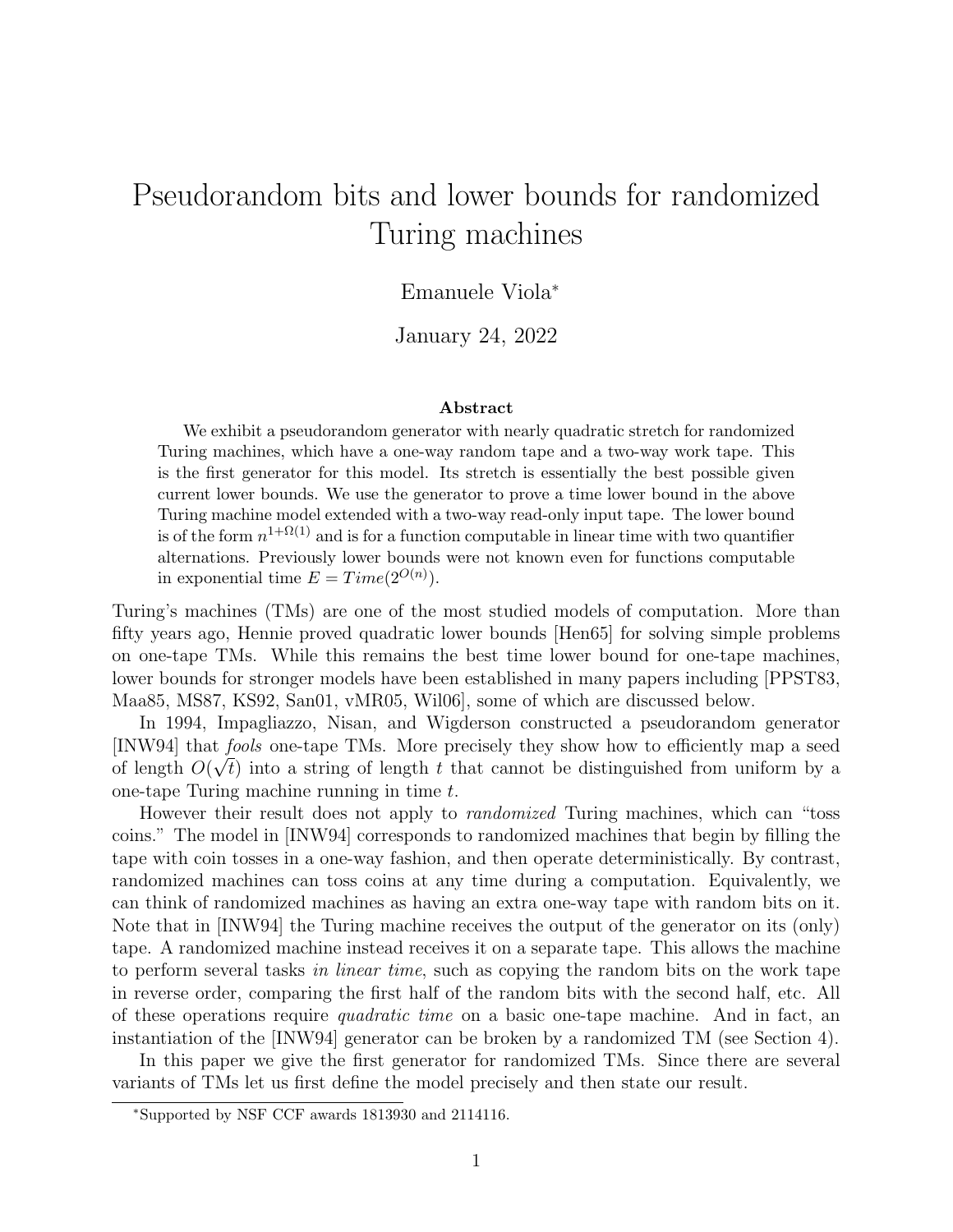Definition 1. A randomized Turing machine (RTM) is a Turing machine with two tapes:

- A two-way, read-write work tape,

- and a one-way random tape.

**Theorem 2.** There are explicit pseudorandom generators with seed length  $O($  $\tilde{f}_e$  are explicit pseudorandom generators with seed length  $O(\sqrt{t}\log^3 t\log q)$ and error  $\epsilon = (tq)^{-\sqrt{t}}$  that fool RTMs with q states running in time t. That is, no such RTM can tell whether its random tape is filled with uniform bits or with the output of the generator on a uniform seed, except with advantage  $\epsilon$ .

The seed length is, up to the polylogarithmic factors, the best possible short of proving super-quadratic lower bounds for TMs.

One motivation for constructing pseudorandom generators is proving lower bounds for stronger models. The RTM model above is the natural randomized extension of the basic one-tape machine model. Now we consider a different model to extend: Turing machines with a work tape and a two-way read-only input tape. This is one of the strongest models for which we can prove lower bounds. Time lower bounds of the form  $n^{1+\Omega(1)}$  were shown in [MS87, vMR05, Wil06]. The question of extending these lower bounds to hold even for randomized machines was asked by several authors. In particular it was asked in [Vio06, Vio09] (by the author), where lower bounds for an intermediate model are proved, and in a blog post [Lip10] by Lipton.

In this paper we prove a lower bound for this randomized model. Again, let us first define the model.

Definition 3. An RTM2 is a Turing machine with three tapes:

- A two-way, read-write work tape,
- a one-way random tape, and
- a two-way, read-only input tape.

We prove a lower bound for a problem in  $\Sigma_3Time(n)$  – linear time with two quantifier alternations. By standard completeness results the lower bound holds for  $\mathbb{Q}SAT_3$  – the problem of deciding the validity of a formula with 2 quantifier alternations. This for example follows from the proof of Theorem 7 in [DvM06]. Previously lower bounds were not known even for functions computable in exponential time  $E = Time(2^{O(n)})$ .

**Theorem 4.** There is a function computable in  $\Sigma_3 Time(n)$  which requires time  $n^{1+\Omega(1)}$  on any RTM2 with bounded error probability.

The lower bound holds for general *two-sided* error. Moreover, as in previous work, see for example [vMR05], it in fact holds even if the machine has direct access (aka random access) to the input. This means that there is a separate index tape and in one time step the machine can move the input head to the position written in binary on the index tape.

### 1 Overview of techniques

The proof of Theorem 2 relies on a new simulation of RTMs by a family of space-efficient branching programs, henceforth called programs for brevity. It is critical that each program in the family is allowed to read bits in a different order, so let us first define such programs.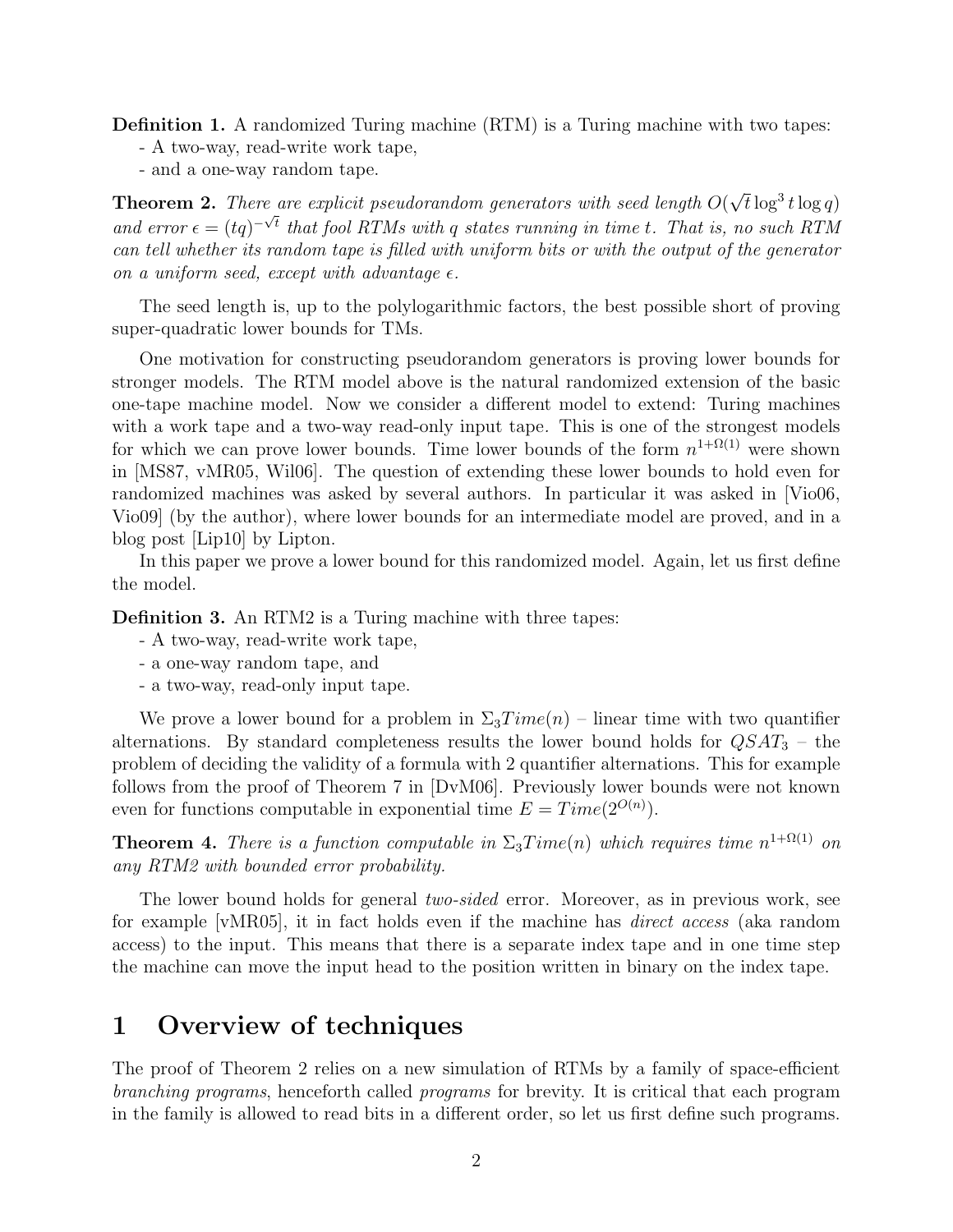**Definition 5.** A *(branching) program* with space s on t bits consists of a permutation  $\pi$ of the bits and a layered directed graph with  $t + 1$  layers. Each layer has  $2<sup>s</sup>$  nodes, except the first layer which has 1, and the last layer which has 2. Each node in layer  $i \leq t$  has two edges, labeled with 0 and 1, connecting to nodes in layer  $i + 1$ . Nodes on layer  $m + 1$ are labeled with 0 and 1. On a t-bit input, the program follows the path corresponding to reading the input in a one-way fashion according to the permutation  $\pi$ : layer i reads input bit  $\pi(i)$ . It then outputs the label of the last node.

If M is an RTM we write  $M(r)$  for the output of M when its random tape is initialized with  $r$  (and the work tape is blank). We can now state our simulation.

**Theorem 6.** Let M be an RTM running in time t and with q states. There is a family of  $(tq)^{O(\sqrt{t})}$  programs  $P_{\alpha}$  using space  $O(\sqrt{t}\log tq)$  such that for any r: - if  $M(r) = 1$  then there is exactly one  $\alpha$  such that  $P_{\alpha}(r) = 1$ , - if  $M(r) = 0$  then  $P_{\alpha}(r) = 0$  for every  $\alpha$ .

The string  $\alpha$  in the simulation is used to guess short *crossing sequences* which partition the work tape into small blocks; the program then simulates the machine one block at the time. This idea goes back at least to the work by Maass and Schorr [MS87], see also the paper by van Melkebeek and Raz [vMR05]. We show that it can be applied to RTMs if the random bits can be permuted. Here is where we use that the programs read bits in any order. This step is inspired by the works of Maass [Maa85] and Kalyanasundaram and Schnitger [KS92] who give explicit functions (of the random bits) that are hard for RTMs. Our partition of the work tape has the additional property that it can be "verified" by the program, a property which is not apparent in previous simulations. This allows us to guarantee that  $P_{\alpha}(r) = 1$ for at most one  $\alpha$ , which is used in obtaining pseudorandom generators.

Given the simulation, we can use pseudorandom generators for programs that read bits in any order. However, we need a good dependence on the number of states and the error. Using a result from [HLV18] (Corollary 20 and surrounding discussion) gives a pseudorandom generator for RTMs with seed length  $t^{5/6+o(1)}$ . This is sufficient for Theorem 4. Using the generator in the follow-up by Forbes and Kelley [FK18] we improve 5/6 to 1/2.

Proof. [Proof of Theorem 2 from Theorem 6] The generator in [FK18], Corollary 4.3, fools branching programs on t bits using space s with error  $\epsilon$  and seed length  $O(\log(t2^s/\epsilon)\log^2 t)$  $O(s + \log(1/\epsilon)) \log^2 t$ . We set  $\epsilon$  to  $(tq)^{-O(\sqrt{t})}$  and recall  $s = O(\epsilon)$ √  $t(e)$ )  $\log^2 t$ . We set  $\epsilon$  to  $(tq)^{-O(\sqrt{t})}$  and recall  $s = O(\sqrt{t} \log t q)$  to obtain seed length at most  $O(\sqrt{t} \log^3 t \log q)$ . To show correctness, let U be the uniform distribution and D the output distribution of the generator. We have

$$
|\mathbb{E}[M(U)] - \mathbb{E}[M(D)]| = \left| \mathbb{E}[\sum_{\alpha} P_{\alpha}(U)] - \mathbb{E}[\sum_{\alpha} P_{\alpha}(D)] \right| \le (tq)^{O(\sqrt{t})} \epsilon = (tq)^{-O(\sqrt{t})}
$$

 $\Box$ 

concluding the proof.

The proof of Theorem 4 is in Section 3. It follows closely the proof of Theorem 6.2 in [Vio09] which establishes a lower bound for a different model of Turing machines. Theorem 4 in this paper is to Theorem 6.2 in [Vio09] as Theorem 2 in this paper is to the generator in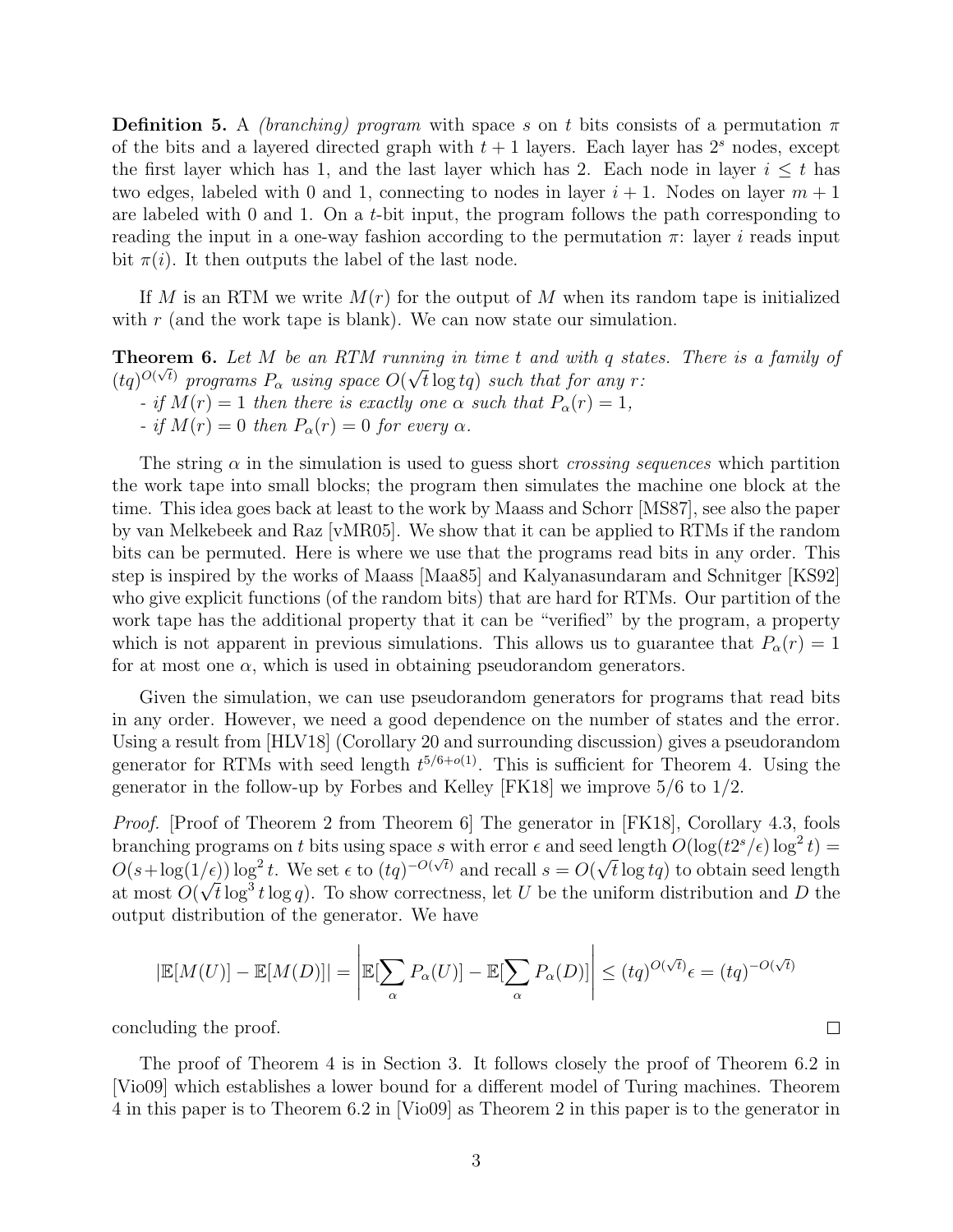[INW94]: Theorem 6.2 in [Vio09] does not allow for a separate random-bit tape, but instead concerns Turing machines whose work tape is initially filled with random bits.

In turn, the proof from [Vio09] relies on a number of other results in the literature, which are also required for the proof in this paper. We use the arguments mentioned earlier in [MS87, vMR05] to simulate TMs using little space and non-determinism. We then follow the lead of Diehl and van Melkebeek [DvM06] who proved time-space lower bounds for randomized space-bounded computation. They used Nisan's pseudorandom generator [Nis92] and the Sipser-Gacs-Lautemann [Sip83, Lau83] simulation of BPP in the polynomial-time hierarchy. We use instead the pseudorandom generator given by Theorem 2. Here it is critical that the seed length has a good dependence on the number of states, since we will hard-wire the input to an RTM2 in the states. Turning to the Sipser-Gacs-Lautemann simulation, we note that this simulation (which has two quantifiers) is too slow for our purpose; we use the faster simulation in [Vio09] (with three quantifiers). Finally, we rely on the machinery of time-space tradeoffs; for a survey of those see van Melkebeek [vM06] or Williams' thesis [Wil07].

### 2 Proof of Theorem 6

The reader may want to refer to Table 1 for an example of an RTM computation and some of the parameters in this proof. For integers i and j we write  $[i, j]$  for the set  $\{i, i+1, \ldots, j\}$ . Because the machine runs in time t it can only use  $t + 1$  work cells. We identify these cells with  $[1, t+1]$ . There are t boundaries between these cells. Boundary  $i \in [t]$  is between work cell i and  $i + 1$ .

**The string**  $\alpha$ . The string  $\alpha$  contains  $\sqrt{t}$  boundaries  $b_1, b_2, \ldots, b_{\sqrt{t}} \in [t]$ . These boundaries **The string a.** The string a contains  $\forall i$  boundaries  $v_1, v_2, \ldots, v_{\sqrt{i}} \in [i]$ . These boundaries partition the work cells into  $\sqrt{t} + 1$  blocks, where block i are the cells  $[b_{i-1} + 1, b_i]$  with  $b_0 = 0$ and  $b_{\sqrt{t}+1} = t + 1$ . Each boundary  $b_i$  belongs to the set

$$
B_i := [\sqrt{t}(i-1) + 1, \sqrt{t}i].
$$

This implies that each block has  $\leq 2$ √ t cells.

s implies that each block has  $\leq 2\sqrt{t}$  cells.<br>The string  $\alpha$  also contains  $\sqrt{t}$  crossings  $c_1, c_2, \ldots, c_{\sqrt{t}}$ . A crossing  $c$  is a tuple  $(i \rightarrow j, h, q)$ which means that the machine is crossing from block  $i$  to block  $j$  with the head on the which means that the machine is crossing from block t to block f with the nea<br>random tape in position h and state q. The length of  $\alpha$  is  $\sqrt{t}O(\log tq)$  as required.

**The property of**  $P_{\alpha}$ **.** We shall give programs  $P_{\alpha}$  such that  $P_{\alpha}(r) = 1$  if and only if

 $(1)$   $M(r) = 1$ ,

(2) for every i the boundary  $b_i$  is the one among  $B_i$  such that the computation  $M(r)$ crosses it the least number of times, picking the smallest  $b_i$  in case of ties, and

(3) the crossings  $c_i$  are those induced by the  $b_i$  and the computation  $M(r)$ .

Concluding the proof assuming the property. Assuming we have  $P_{\alpha}$  as above, we conclude the proof as follows. First, we need to verify that there are boundaries with respect √ to which the computation has  $\leq \sqrt{t}$  crossings. This would be true even if we picked the  $b_i$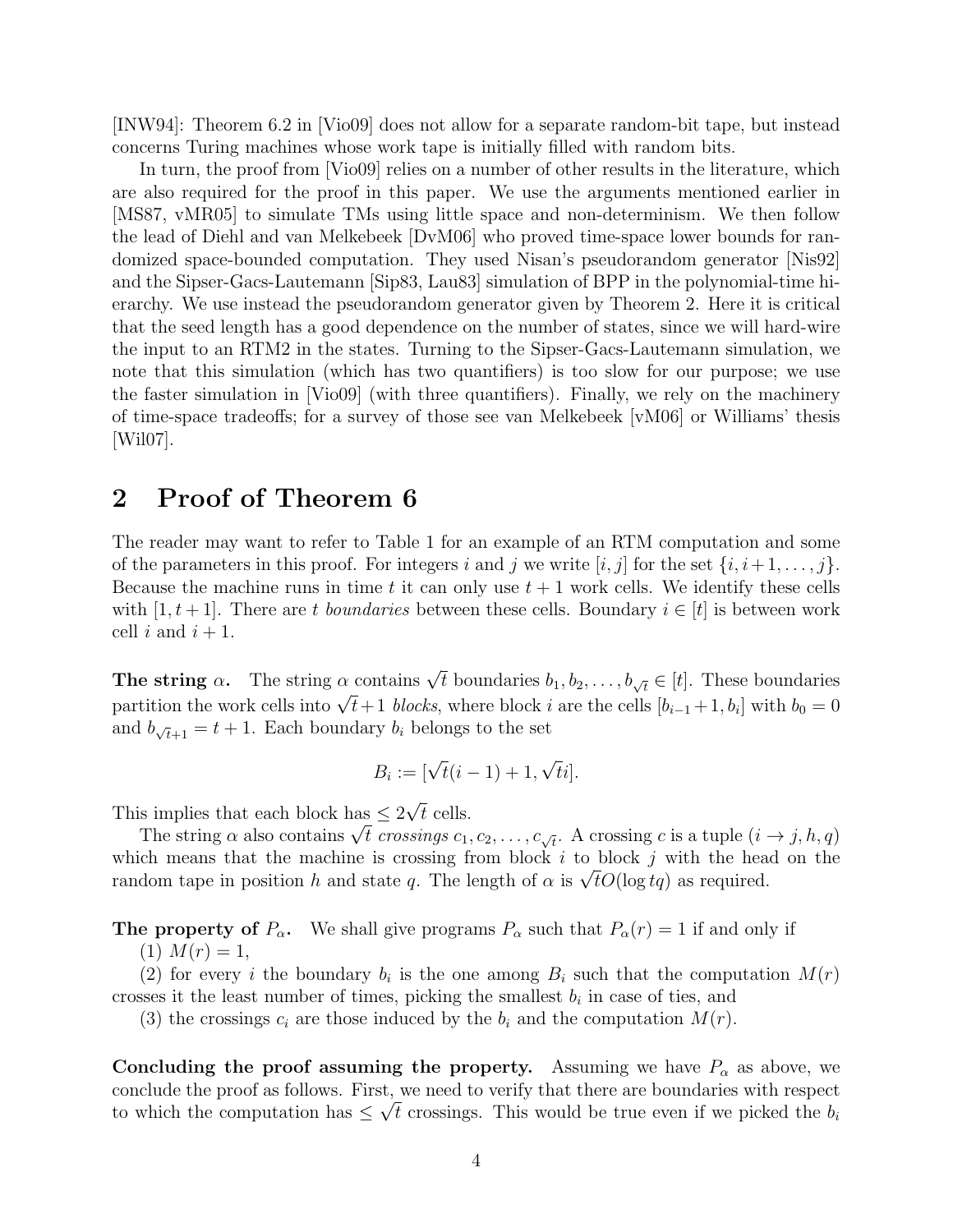| Tape cell | $\overline{1}$       | $\overline{2}$     | $\overline{3}$          | $\overline{4}$     | $\bf 5$              | $\sqrt{6}$              | $\overline{7}$       | 8              | $\overline{9}$       |
|-----------|----------------------|--------------------|-------------------------|--------------------|----------------------|-------------------------|----------------------|----------------|----------------------|
|           | $\overline{\star 1}$ |                    |                         |                    |                      |                         |                      |                |                      |
|           |                      | $\overline{H}$     |                         |                    |                      |                         |                      |                |                      |
|           |                      |                    | $\overline{H}$          |                    |                      |                         |                      |                |                      |
|           |                      |                    |                         | $\overline{H}$     |                      |                         |                      |                |                      |
|           |                      |                    |                         |                    | $\overline{H}$       |                         |                      |                |                      |
|           |                      |                    |                         |                    |                      | $\overline{H}$          |                      |                |                      |
|           |                      |                    |                         |                    |                      |                         | $\overline{\star 3}$ |                |                      |
|           |                      |                    |                         |                    |                      |                         | $\overline{\star 3}$ |                |                      |
|           |                      |                    |                         |                    |                      | $\overline{H}$          |                      |                |                      |
|           |                      |                    |                         |                    |                      |                         | $\overline{H}$       |                |                      |
|           |                      |                    |                         |                    |                      | $\overline{\mathrm{H}}$ |                      |                |                      |
|           |                      |                    |                         |                    | $\overline{H}$       |                         |                      |                |                      |
|           |                      |                    |                         | $\overline{\rm H}$ |                      |                         |                      |                |                      |
|           |                      |                    | $\overline{H}$          |                    |                      |                         |                      |                |                      |
|           |                      | $\overline{\rm H}$ |                         |                    |                      |                         |                      |                |                      |
|           |                      |                    | $\overline{H}$          |                    |                      |                         |                      |                |                      |
|           |                      |                    |                         | $\overline{H}$     |                      |                         |                      |                |                      |
|           |                      |                    | $\overline{\mathrm{H}}$ |                    |                      |                         |                      |                |                      |
|           |                      | $\overline{H}$     |                         |                    |                      |                         |                      |                |                      |
|           |                      |                    | $\overline{\star 2}$    |                    |                      |                         |                      |                |                      |
|           |                      |                    |                         | $\overline{H}$     |                      |                         |                      |                |                      |
|           |                      |                    |                         |                    | $\overline{\star 3}$ |                         |                      |                |                      |
|           |                      |                    |                         |                    |                      | $\overline{H}$          |                      |                |                      |
|           |                      |                    |                         |                    |                      |                         | $\overline{H}$       |                |                      |
|           |                      |                    |                         |                    |                      |                         |                      | $\overline{H}$ |                      |
|           |                      |                    |                         |                    |                      |                         | $\overline{H}$       |                |                      |
|           |                      |                    |                         |                    |                      |                         |                      | $\overline{H}$ |                      |
|           |                      |                    |                         |                    |                      |                         | $\overline{H}$       |                |                      |
|           |                      |                    |                         |                    |                      |                         |                      | $\overline{H}$ |                      |
|           |                      |                    |                         |                    |                      |                         |                      |                | $\overline{\star 3}$ |
| block     | $\overline{1}$       | $\overline{2}$     | $\overline{2}$          | $\overline{2}$     | $\overline{3}$       | $\overline{3}$          | $\overline{3}$       | $\overline{3}$ | $\overline{3}$       |
|           | $\overline{b}_1$     |                    |                         | $\overline{b_2}$   |                      |                         |                      |                | $\overline{b_3}$     |

Table 1: Computation table of an RTM with 9 work tape cells reading 6 random bits. Each row corresponds to a different time stamp and shows the position of the head H on the work tape. The symbol  $\star$  indicates when a random bit is read. We have three boundaries shown at the bottom. The "block" row shows the partition of work cells in blocks. The induced partition on the random-bit tape is 133233.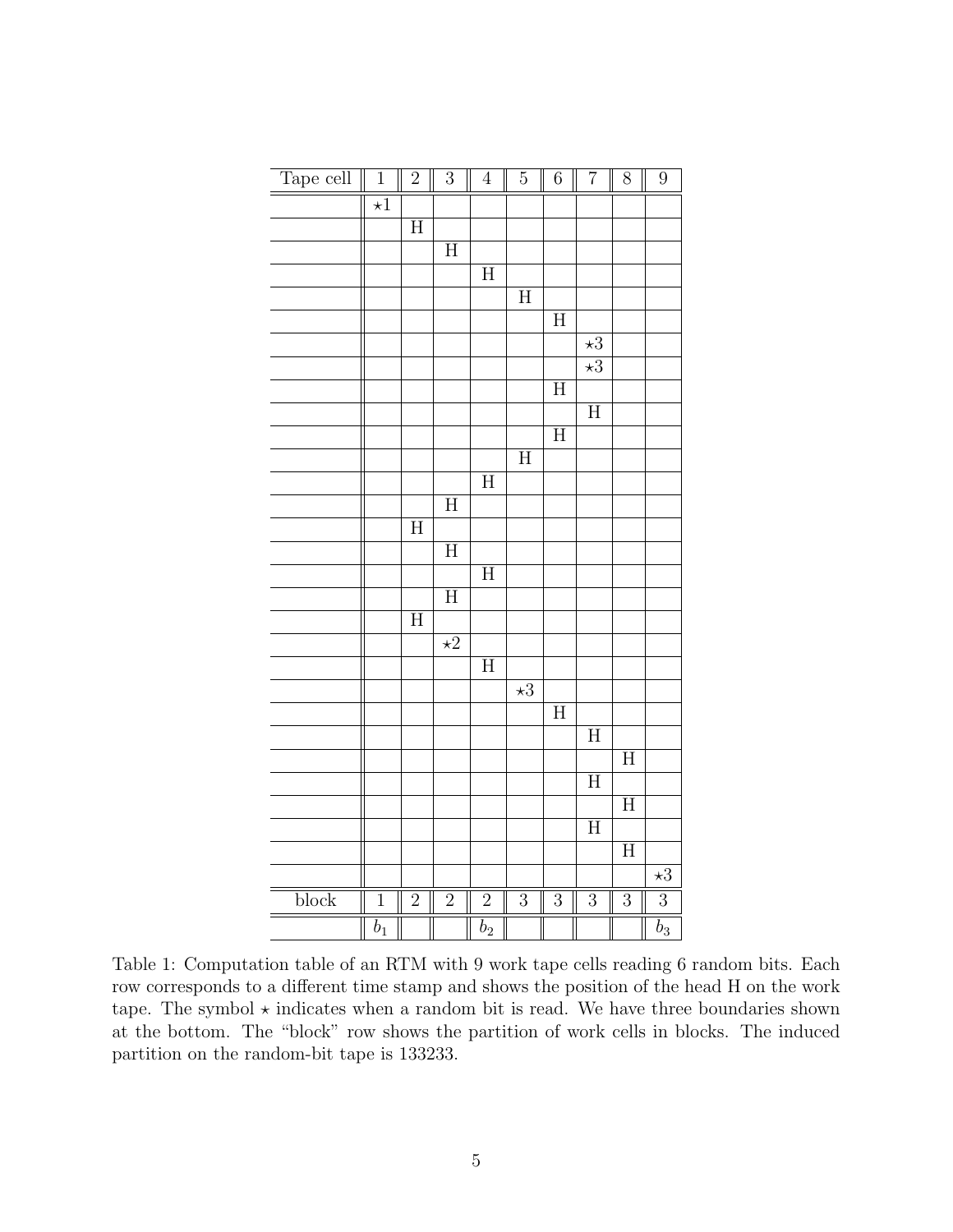in a progression  $b_i =$ √  $t(i-1) + j$ : Because different values of j give disjoint crossings, and the total number of crossings is at most the computation time t, there is a value  $j \in [1, \sqrt{t}]$ for which such  $b_i$  induce  $\leq \sqrt{t}$  crossings. More so it holds for our definition of  $b_i$ .

Also, there cannot be  $\alpha \neq \alpha'$  such that  $P_{\alpha}(r) = P_{\alpha'}(r) = 1$ . This is true because  $\alpha$  is uniquely specified by the computation  $M(r)$ .

**Designing the**  $P_{\alpha}$ . It remains to exhibit the programs  $P_{\alpha}$ . The crossings  $c_i = (k_i \rightarrow$ **Designing the**  $F_{\alpha}$ . It remains to exhibit the programs  $F_{\alpha}$ . The crossings  $c_i = (\kappa_i \rightarrow k_{i+1}, h_i, q_i)$  induce a partition of the random tape in at most  $\sqrt{t} + 1$  intervals. Interval i is  $[h_{i-1}+1,h_i]$  corresponding to the computation in block  $k_i$  from crossing  $i-1$  to i, where crossing 0 is the beginning of the computation and  $h_0 = 0$ , and  $h_{\sqrt{t+1}} = t$ . We use the convention that  $[x + 1, x]$  is the empty interval, which may arise if the machine goes from one crossing to the next without reading random bits. These intervals can have any length.

The program simulates the machine one block at the time, reusing space across the blocks. The program will read the random bits in the following order. First it reads all the random bits in the intervals corresponding to work-tape block 1, then all the intervals corresponding to work-tape block 2, and so on.

For each block  $i$ , the program goes through the crossings involving block  $i$  in order and simulates the machine starting when a crossing enters block  $i$  until it leaves it. While doing so it verifies that the crossings leaving the block are correct assuming those entering it are. If not the program aborts and outputs zero. For this the program just needs memory for the work cells in one block, and the state of the machine, overall  $O(\sqrt{t} + \log q)$  bits. Moreover, the program computes the number of crossings for each boundary in the block i it simulates. This takes additional  $O(\sqrt{t} \log t)$  bits. At the end of the simulation of one block, the program can use this information to verify that the boundaries match the intended values. Recall that block *i* is  $[b_{i-1}+1, b_i]$  and that each  $b_i \in B_i$ . The computation on block *i* can verify "one side" of the requirements for both  $b_{i-1}$  and  $b_i$ . Specifically, the program verifies that for each  $b' \in B_{i-1}$  that is bigger than  $b_{i-1}$  the number of crossings at b' is at least as big as the number of crossings at  $b_{i-1}$ , and that for each  $b' \in B_i$  that is smaller than  $b_i$  the number of crossings at  $b'$  is strictly bigger than the number of crossings at  $b_i$ . If one of these checks does not pass the program aborts and outputs zero. If all checks pass for every block then the  $b_i$  are correct. √ √ √

Overall the space required by the program is  $O($  $t + \log q$ ) + O(  $t \log t$ ) = O(  $t\log tq$ ).

#### 3 Proof of Theorem 4

In this section we present the proof of Theorem 4. The proof involves several different computational models, so we need a definition.

**Definition 7.** We denote by  $\operatorname{RTM2Time}(t)$  the class of problems that can be solved by an RTM2 machine running in time t.

We denote by  $\text{TiSp}(s,t)$  the class of problems that can be solved in time t and simultaneously space s. The precise machine model is not important here – we can assume a RAM machine.

For a complexity class C and a function b we denote by  $\exists b C$  the class of problems that can be solved in C with an  $\exists$  quantifier on b bits:  $\exists^b C = \{L' : \exists L \in C$  such that  $x \in L' \Leftrightarrow$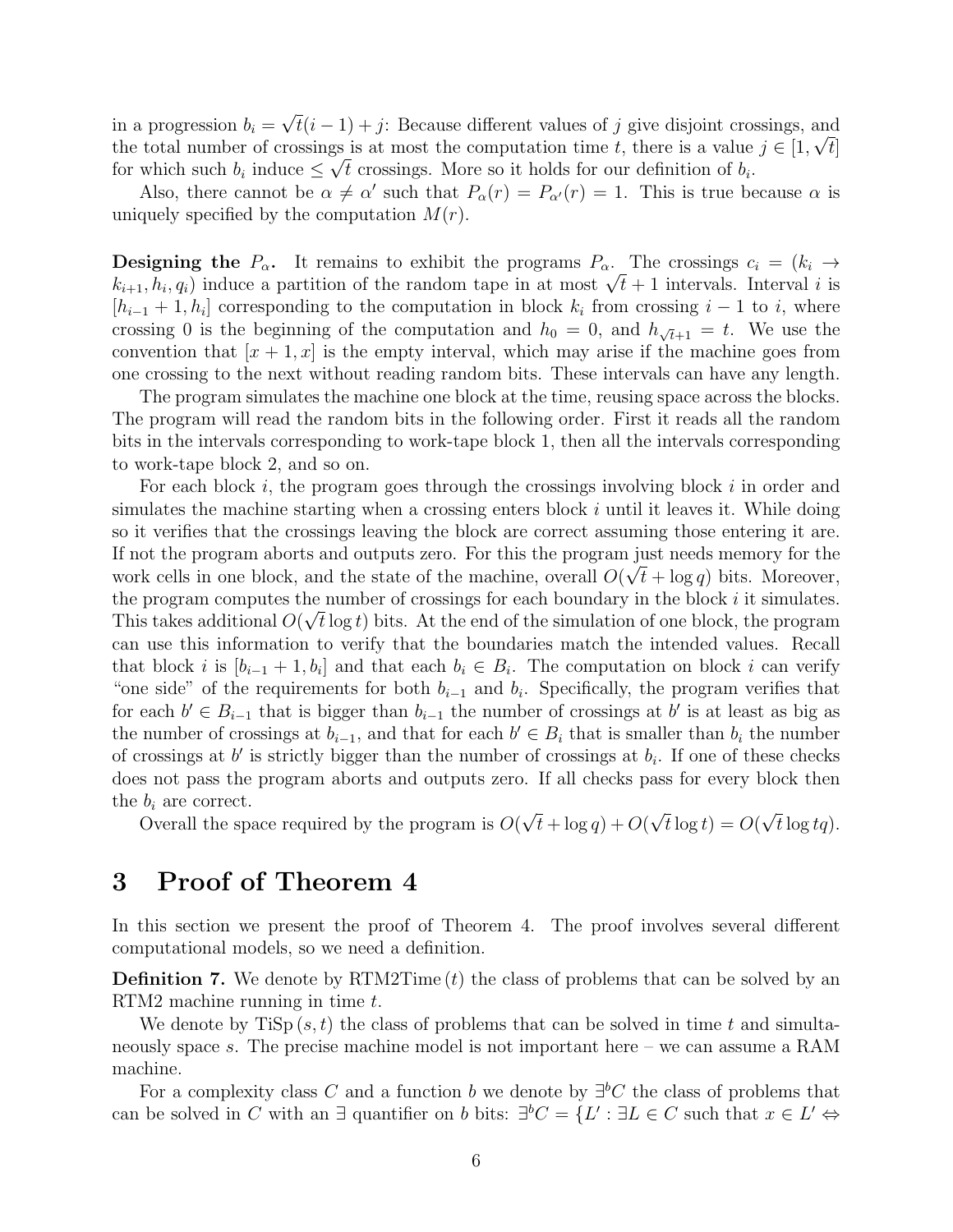$\exists y \in \{0,1\}^{b(|x|)} : (x, y) \in L\}.$  We use the corresponding definition for the  $\forall$  and probabilistic BP quantifiers.

Towards a contradiction, assume that  $\Sigma_3$ Time  $(n) \subseteq$  RTM2Time  $(n^{1+o(1)})$ . Let  $m := n^2$ . We derive the following contradiction as in [Vio09]:

$$
\Sigma_3 \text{Time} \,(m) \quad \subseteq \quad \text{RTM2} \text{Time} \,(m^{1+o(1)}) \tag{1}
$$

$$
\subseteq \quad \text{BP}^{m^{1-\Omega(1)}} \exists^{m^{1-\Omega(1)}} \text{TiSp}\left(\text{poly}(m), m^{1-\Omega(1)}\right) \tag{2}
$$

$$
\subseteq \exists^{m^{1-\Omega(1)}} \forall^{m^{1-\Omega(1)}} \exists^{m^{1-\Omega(1)}} \text{TiSp}\left(\text{poly}(m), m^{1-\Omega(1)}\right) \tag{3}
$$

$$
\subseteq \sum_{O(1)} \text{Time} \left( m^{1-\Omega(1)} \right) \tag{4}
$$

$$
\subseteq \quad \Sigma_3 \text{Time} \left( o(m) \right) \tag{5}
$$

$$
contradiction. \t\t(6)
$$

The only inclusion that requires a new proof is (2). Before providing that proof we review why the other inclusions hold.

(1) is by padding.

(3) is by the time-efficient simulation of probabilistic time with three alternations, proved in  $|Vio09|$  (Theorem 1.3).

(4) follows by the fact, usually attributed to [Nep70], that one can trade alternations for time in sublinear-space computations. The required inclusion can be found in Section 3.2 in  $[vM04]$ , or in  $[FLvMV05]$ .

(5) follows by noting that the assumption  $\Sigma_3$ Time  $(n) \subseteq RTM2$ Time  $(n^{1+o(1)})$  plus the simulation in [Vio09] (Theorem 1.3) imply that  $\Sigma_3$ Time  $(n) \subseteq \Pi_3$ Time  $(n^{1+o(1)})$ . This allows us to efficiently collapse the polynomial hierarchy at the third level.

The contradiction in (6) is with the time hierarchy, see for example Section 3.1 in  $\lceil vM04 \rceil$ .

#### 3.1 Proving (2)

In this subsection we give the proof of inclusion (2). First we need that the generator is computable in linear space and polynomial time.

*Claim* 8. Given an index  $i$  to an output bit, and a seed, we can compute the output bit  $i$  of the generator in Theorem 2 in space  $t^{1-\Omega(1)}$  and simultaneously polynomial time.

*Proof.* [Sketch] The generator in [FK18], Corollary 4.3, involves computing small-bias generators [NN93, AGHP92] and bounded-independence generators [CG89, ABI86]. Those generators are in fact computable even in logarithmic space, see Theorem 14 in [HV06]. The rest of the computation amounts to taking bit-wise ANDs and XORs of strings, which can be done efficiently in small space.  $\Box$ 

We can now prove Inclusion (2). We obtain the following variant of Claim 6.3 in [Vio09]. For an RTM2 machine M we write  $M(x; r)$  for the output of M on input x and random bits r. Recall that  $m = m(n) = n^2$ .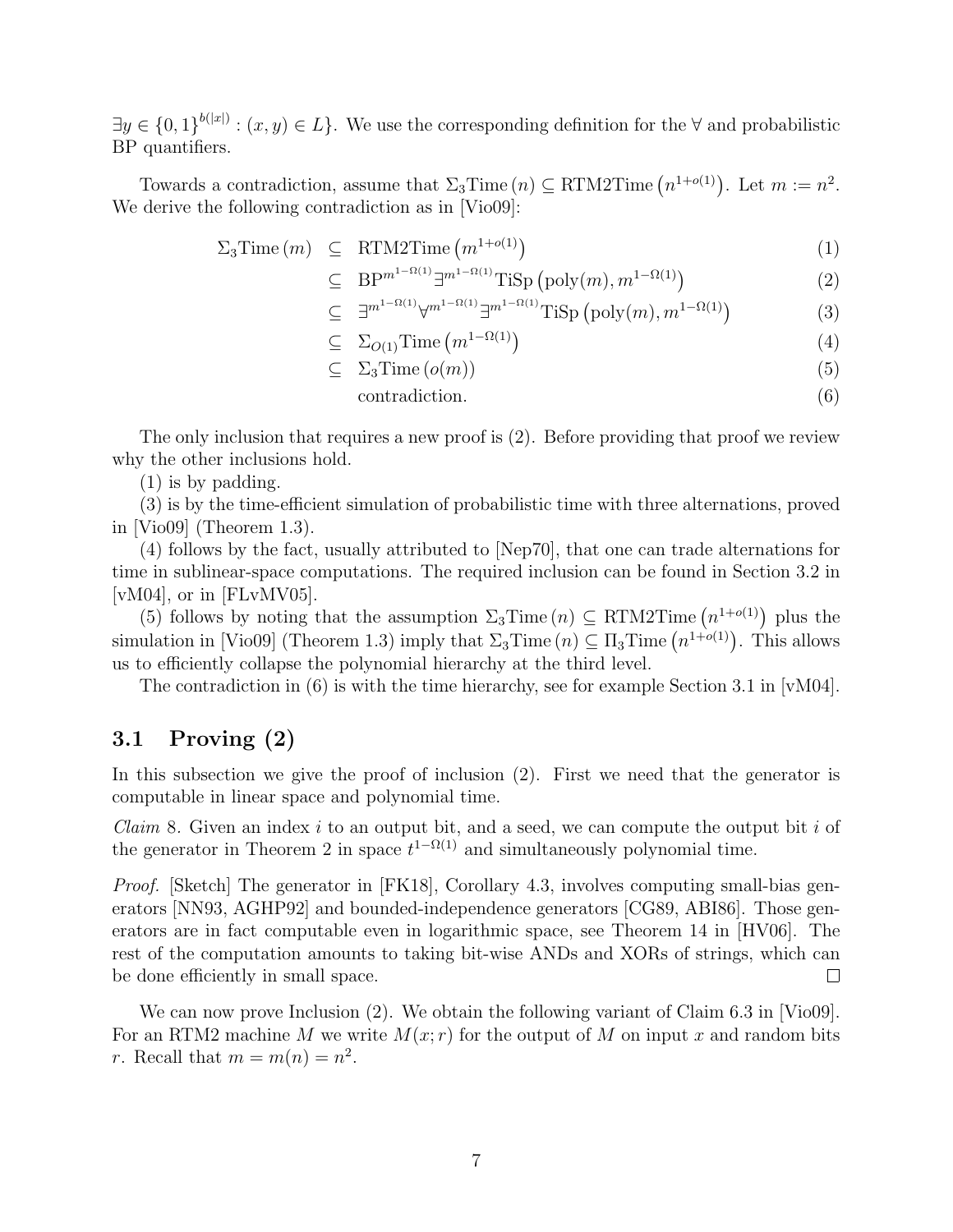*Claim* 9. Let M be an RTM2 machine with  $O(1)$  states running in time  $m^{1+o(1)}$ . Let  $G: \{0,1\}^{m^{1-\Omega(1)}} \to \{0,1\}^{m^{1+\Omega(1)}}$  be the generator from Claim 8. Then the language  $\{(x;\sigma):$  $M(x; G(\sigma)) = 1$  is in  $\exists^{m^{1-\Omega(1)}}$ TiSp (poly $(m), m^{1-\Omega(1)}$ ). In particular,

RTM2Time 
$$
(m^{1+o(1)}) \subseteq \text{BP}^{m^{1-\Omega(1)}} \exists^{m^{1-\Omega(1)}} \text{TiSp} \left(\text{poly}(m), m^{1-\Omega(1)}\right)
$$
.

Proof. The "in particular" part follows from the first part by the correctness of the generator, using  $m^{1-\Omega(1)}$  uniform bits as seed for the generator. Here note that we hardwire the input x by multiplying the number of states by  $|x|$ , and think of the resulting machine as an RTM.

To prove the first part, denote by  $\tau$  the work tape of M. Let us divide  $\tau$  in consecutive blocks where the first block is of size d and all the others are of size, say,  $\sqrt{m}$ . The parameter  $d$  will be specified later. Note  $d$  completely specifies this subdivision in blocks. For fixed  $d$ , similarly to before let us define a *crossing* to be a tuple

$$
(a \to a', hi, hr, q)
$$

where a is an index to a block in  $\tau$ ,  $a' = a \pm 1$ , hi is the position of the head on the input tape,  $hr$  is the position of the head on the random tape, and q is the state. A crossing  $(a \rightarrow a', hi, hr, q)$  corresponds to M crossing the boundary of block a towards block a' with state q and input-tape and random-tape head positions hi and hr (the position of the head on the work tape is determined by  $a$  and  $a'$ ).

Since different values of  $d \in \{0, 1, \ldots, \sqrt{m-1}\}$  give rise to disjoint sets of blocks, there is  $d < b$  such that the number of crossings induced by the computation  $M(x; G(\sigma))$  is at most  $t/\sqrt{m} \leq m^{0.51}$ .

Simulation: We simulate the machine M as follows: First we guess a shift d and a *Summation:* We simulate the machine *M* as follows. First we guess a similar and a sequence of  $t/\sqrt{m}$  crossings. Then we check consistency of the computation one block at the sequence of  $t/\sqrt{m}$  crossings. Then we check consistency of the computation one block at the time. For every block number i, we use  $\sqrt{m}$  bits of space to simulate the machine on that block. First we initialize those bits to 0. Then we scan, in order, the list of guessed crossings. Whenever we encounter a crossing of the form  $(a \to i, hi, hr, q)$  we do the following. We move the input head to hi and we initialize a counter r to hr. We simulate M starting in state q until it crosses the block boundary towards block  $a'$ . Whenever M asks for a random bit, we reply with the r-th output bit of  $G(\sigma)$  and increase r by one. Then we look at the next crossing  $(\alpha \to \alpha', hi', hr', q')$  in the guessed list and check that  $\alpha = i, \alpha' = a'$  and  $r = hr'$  and that hi' and q' match too. We continue in this way until the list is over. Finally, without loss of generality we can check that the last crossing has the accepting state of M.

Complexity: Note that each crossing can be specified by  $O(\log m)$  bits, and therefore we guess at most  $m^{0.51}O(\log m) = m^{1-\Omega(1)}$  bits total. The rest of the computation can be done simultaneously in time poly $(m)$  and space  $m^{1-\Omega(1)}$ . To see this, note that the generator is computable in these resources by Claim 8, while the rest of the simulation only uses space computable in these resources by Claim 6, while the rest of the simulation for one block, which takes  $\sqrt{m}$  bits, plus  $O(\log m)$  bits for various counters.  $\Box$ 

## 4 RTM breaks INW

In this section we show that an instantiation of the generator in [INW94] for Turing machines does not fool RTMs. Let s be a parameter and G be a graph on vertex set  $\{0,1\}^s$ . The basic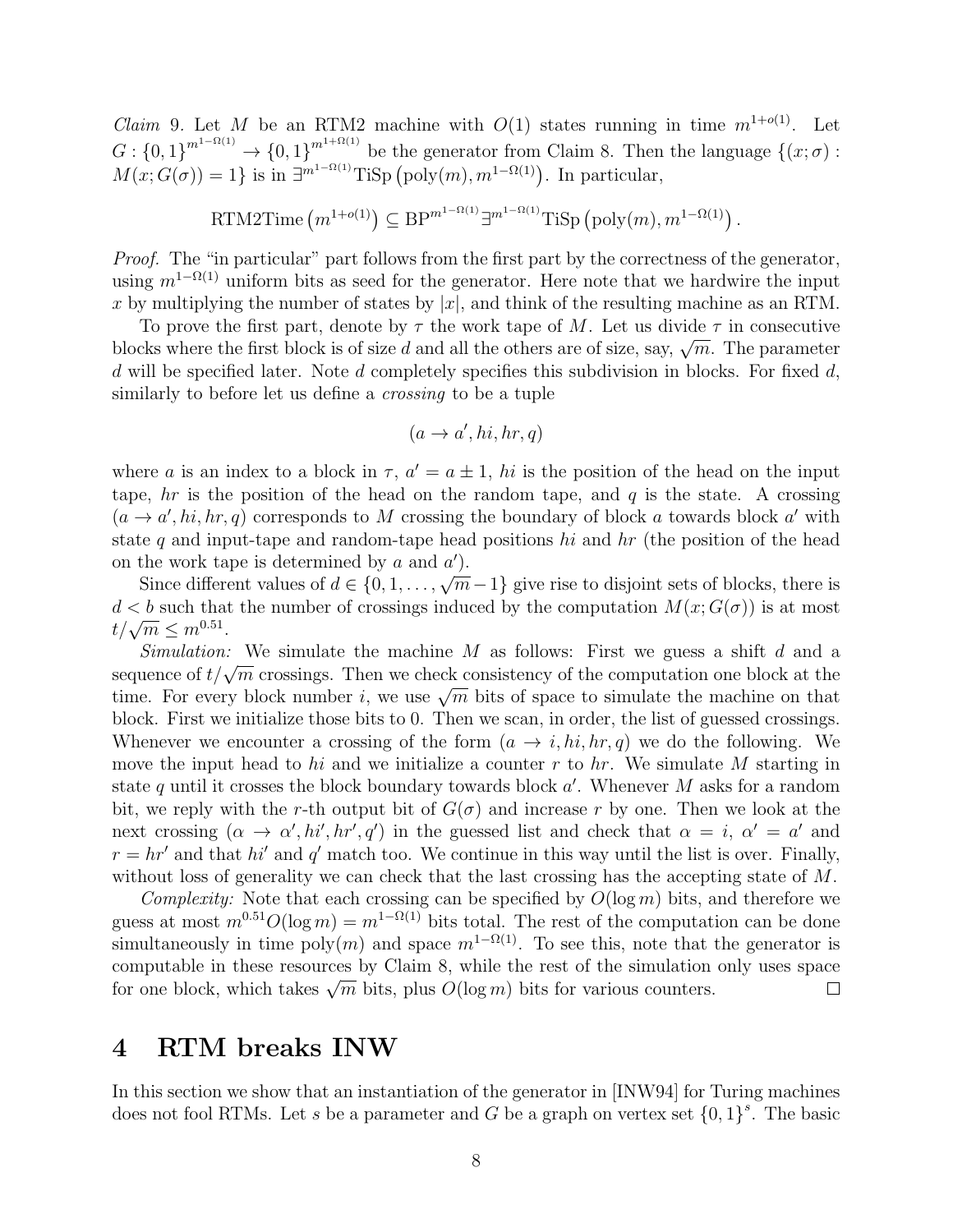step of the [INW94] generator is showing the pseudorandomness of the distribution  $(x, y, z)$ , where  $(x, z)$  is a uniform edge in G and y is a uniform string in  $\{0, 1\}^s$ . The strength of the generator is related to the expansion of  $G$ . A simple graph with nearly maximum expansion is the one where  $(x, z)$  is an edge when the bit-wise XOR v of x and z has zero inner product modulo 2, that is  $v_1v_2 \oplus v_3v_4 \oplus \cdots \oplus v_{s-1}v_s = 0$ . This corresponds to the distribution  $(x, y, x \oplus v)$  where x and y are uniform and v is a uniform string with zero inner product modulo 2. (It can be verified directly that the distribution v has bias  $2^{-\Omega(s)}$  in the sense of Naor and Naor [NN93], and it is folklore that this equals the normalized second largest eigenvalue in G, which is a well-known algebraic measure of expansion, see [HLW06].)

We now claim that an RTM can distinguish this distribution from uniform in time  $O(s)$ . The RTM first copies  $x$  on the work tape, then moves the work-tape head back to the beginning. Then by XORing corresponding random bits and work-tape bits the RTM can recover the bits of  $v$  and compute the inner product of  $v$ . Note we use one-way access to the random tape, but two-way access to the work tape.

By contrast, a one-tape TM cannot distinguish this distribution from uniform unless it runs in time  $\Omega(s^2)$  [INW94].

Acknowledgments. We thank the anonymous referees for the detailed and helpful feedback.

# References

| [AB186]   | Noga Alon, László Babai, and Alon Itai. A fast and simple randomized algorithm       |
|-----------|--------------------------------------------------------------------------------------|
|           | for the maximal independent set problem. <i>Journal of Algorithms</i> , 7:567–583,   |
|           | 1986.                                                                                |
| [AGHP92]  | Noga Alon, Oded Goldreich, Johan Håstad, and René Peralta. Simple con-               |
|           | structions of almost k-wise independent random variables. Random Structures          |
|           | $\&$ Algorithms, 3(3):289–304, 1992.                                                 |
| [CG89]    | Benny Chor and Oded Goldreich. On the power of two-point based sampling.             |
|           | <i>Journal of Complexity</i> , $5(1):96-106$ , 1989.                                 |
| [DvM06]   | Scott Diehl and Dieter van Melkebeek. Time-space lower bounds for the                |
|           | polynomial-time hierarchy on randomized machines. SIAM J. on Computing,              |
|           | $36(3):563-594, 2006.$                                                               |
| [FK18]    | Michael A. Forbes and Zander Kelley. Pseudorandom generators for read-once           |
|           | branching programs, in any order. In IEEE Symp. on Foundations of Computer           |
|           | Science (FOCS), 2018.                                                                |
| [FLvMV05] | Lance Fortnow, Richard Lipton, Dieter van Melkebeek, and Anastasios Viglas.          |
|           | Time-space lower bounds for satisfiability. J. of the ACM, $52(6)$ :835–865, 2005.   |
| [Hen65]   | F. C. Hennie. One-tape, off-line turing machine computations. <i>Information and</i> |
|           | <i>Control</i> , $8(6):553-578$ , 1965.                                              |
| [HLV18]   | Elad Haramaty, Chin Ho Lee, and Emanuele Viola. Bounded independence plus            |
|           | noise fools products. SIAM J. on Computing, $47(2):295-615$ , $2018$ .               |
| [HLW06]   | Shlomo Hoory, Nathan Linial, and Avi Wigderson. Expander graphs and their            |
|           | applications. Bull. Amer. Math. Soc. $(N.S.), 43(4):439-561$ (electronic), 2006.     |
|           |                                                                                      |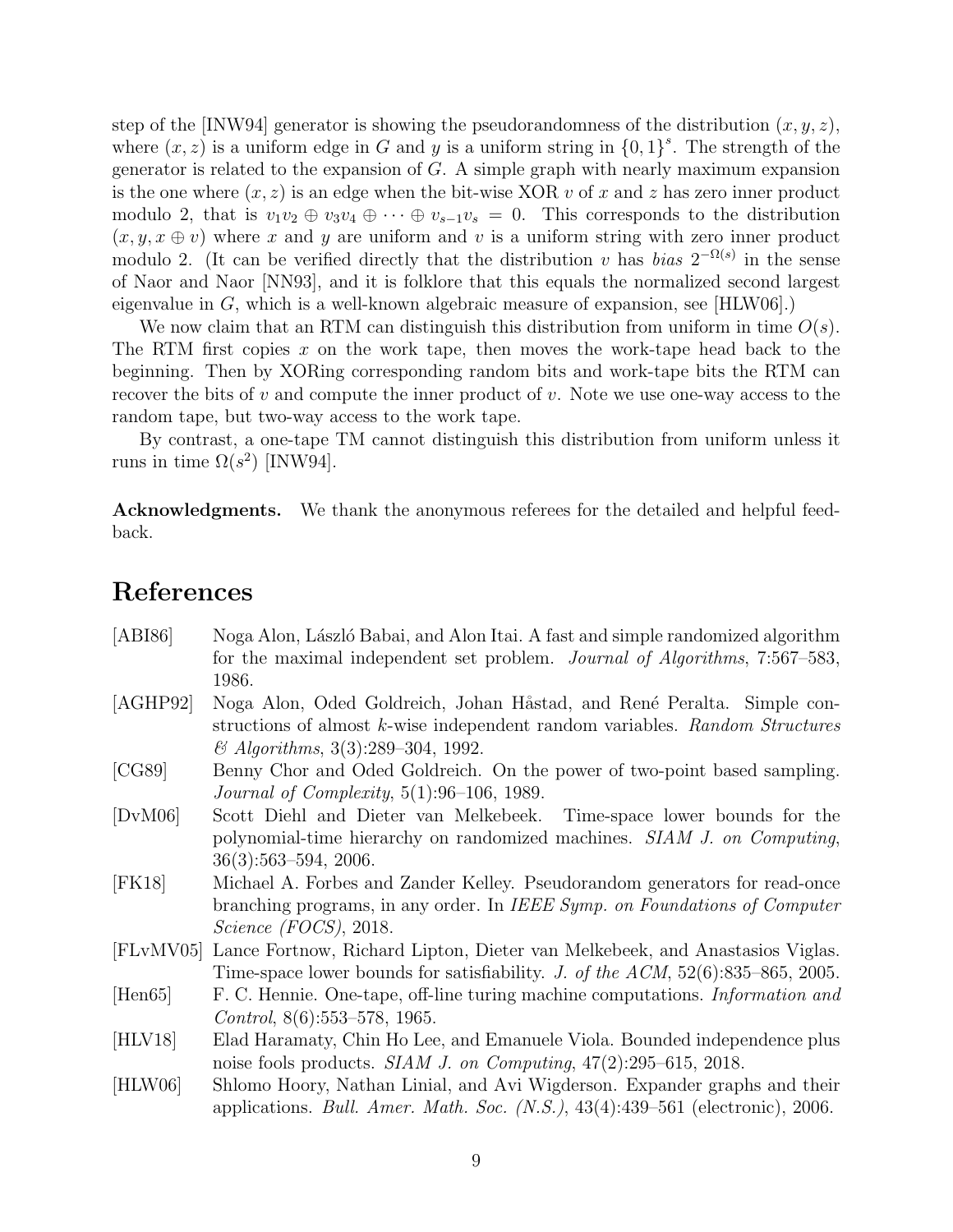| [HV06]           | Alexander Healy and Emanuele Viola. Constant-depth circuits for arithmetic<br>in finite fields of characteristic two. In 23rd Symp. on Theoretical Aspects of |
|------------------|---------------------------------------------------------------------------------------------------------------------------------------------------------------|
|                  | Computer Science (STACS), pages 672–683. Springer, 2006.                                                                                                      |
| [INW94]          | Russell Impagliazzo, Noam Nisan, and Avi Wigderson. Pseudorandomness for                                                                                      |
|                  | network algorithms. In 26th ACM Symp. on the Theory of Computing (STOC),                                                                                      |
|                  | pages 356–364, 1994.                                                                                                                                          |
| [KS92]           | Bala Kalyanasundaram and Georg Schnitger. The probabilistic communication                                                                                     |
|                  | complexity of set intersection. SIAM J. Discrete Math., 5(4):545-557, 1992.                                                                                   |
| [Lau $83$ ]      | Clemens Lautemann. BPP and the polynomial hierarchy. <i>Information Process-</i>                                                                              |
|                  | ing Letters, 17(4):215-217, 1983.                                                                                                                             |
| [Lip10]          | Richard Lipton. Old ideas and lower bounds on SAT. Godel's lost letter and                                                                                    |
|                  | $P=NP$ , 2010. https://rjlipton.wordpress.com/2010/09/02/old-ideas-and-lower-                                                                                 |
|                  | bounds-on-sat.                                                                                                                                                |
| [Maa $85$ ]      | Wolfgang Maass. Combinatorial lower bound arguments for deterministic and                                                                                     |
|                  | nondeterministic Turing machines. Trans. Amer. Math. Soc., 292(2):675-693,                                                                                    |
|                  | 1985.                                                                                                                                                         |
| [MS87]           | Wolfgang Maass and Amir Schorr. Speed-up of Turing machines with one work                                                                                     |
|                  | tape and a two-way input tape. $SIAM$ J. on Computing, $16(1):195-202$ , 1987.                                                                                |
| [Nep70]          | Valery A. Nepomnjaščii. Rudimentary predicates and Turing calculations. So-                                                                                   |
|                  | viet Mathematics-Doklady, $11(6):1462-1465$ , 1970.                                                                                                           |
| [Nis92]          | Noam Nisan. Pseudorandom generators for space-bounded computation. Com-                                                                                       |
|                  | binatorica, 12(4):449-461, 1992.                                                                                                                              |
| [NN93]           | Joseph Naor and Moni Naor. Small-bias probability spaces: efficient construc-                                                                                 |
|                  | tions and applications. <i>SIAM J. on Computing</i> , $22(4):838-856$ , 1993.                                                                                 |
| [PPST83]         | Wolfgang J. Paul, Nicholas Pippenger, Endre Szemerédi, and William T. Trot-                                                                                   |
|                  | ter. On determinism versus non-determinism and related problems (preliminary                                                                                  |
|                  | version). In IEEE Symp. on Foundations of Computer Science (FOCS), pages                                                                                      |
|                  | 429-438, 1983.                                                                                                                                                |
| [San01]          | Rahul Santhanam. On separators, segregators and time versus space. In IEEE                                                                                    |
|                  | Conf. on Computational Complexity (CCC), pages 286-294, 2001.                                                                                                 |
| [Sip83]          | Michael Sipser. A complexity theoretic approach to randomness.<br>In $ACM$                                                                                    |
|                  | Symp. on the Theory of Computing (STOC), pages 330–335, 1983.                                                                                                 |
| [Vio06]          | Emanuele Viola. The complexity of hardness amplification and derandomiza-                                                                                     |
|                  | tion. Ph.D. thesis, Harvard University, 2006.                                                                                                                 |
| Vio09            | Emanuele Viola. On approximate majority and probabilistic time. Computa-                                                                                      |
|                  | <i>tional Complexity</i> , $18(3):337-375$ , $2009$ .                                                                                                         |
| [vM04]           | Dieter van Melkebeek. Time-space lower bounds for NP-complete problems. In                                                                                    |
|                  | Current Trends in Theoretical Computer Science, pages 265–291. World Scien-                                                                                   |
|                  | tific, 2004.                                                                                                                                                  |
| [vM06]           | Dieter van Melkebeek. A survey of lower bounds for satisfiability and related                                                                                 |
|                  | problems. Foundations and Trends in Theoretical Computer Science, 2(3):197–                                                                                   |
|                  | 303, 2006.                                                                                                                                                    |
| $[\text{vMR05}]$ | Dieter van Melkebeek and Ran Raz. A time lower bound for satisfiability. Theor.                                                                               |
|                  | Comput. Sci., $348(2-3):311-320$ , $2005$ .                                                                                                                   |
| [Wil06]          | Ryan Williams. Inductive time-space lower bounds for sat and related problems.                                                                                |